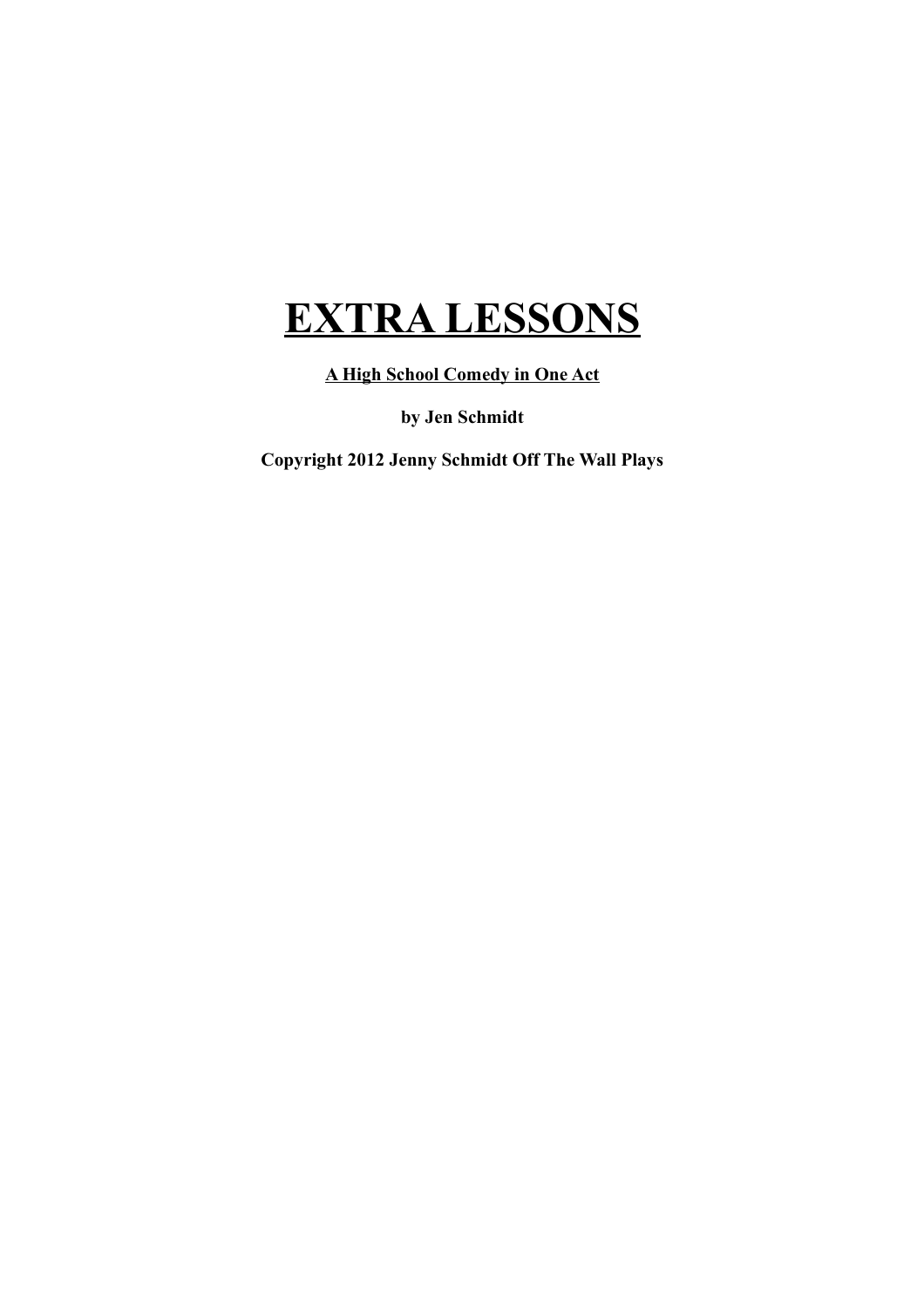## **Characters**

Jared, Grade 12 student (lead) Chloe, Grade 12 student Kevin, Grade 12 student Miss Sophie Maya, English teacher (lead) Mrs Judith Bratt, English teacher Mr/Mrs Bullbring, Headmistress

| <b>SCENE 1</b> | Before school. Kevin, Chloe and Sally playing on their cell-phones, chatting. Jared<br>walks up.                                                          |
|----------------|-----------------------------------------------------------------------------------------------------------------------------------------------------------|
| Kevin:         | Hey bitch!                                                                                                                                                |
| Chloe:         | Hi Jared!                                                                                                                                                 |
| Kevin:         | How's it going?                                                                                                                                           |
| Jared:         | Whatever, man. Same old crap.                                                                                                                             |
| Kevin:         | Tell me about it. So how was that game last night?                                                                                                        |
| Jared:         | We nailed them, man! That Habana try was insane.                                                                                                          |
| Chloe:         | Yah, it was awesome hey? And at last a win for Bafana!                                                                                                    |
| Kevin:         | We're talking rugby, moron. You know, big, odd-shaped balls and sweaty men in<br>muscle tops and tight shorts? Anyway I finally won a bet against my dad. |
| Jared:         | But not against me. Hand it over, man.                                                                                                                    |
| Kevin:         | Kevin hands Jared money. It's only 'cos I let you.                                                                                                        |
| Jared:         | So what's first period?                                                                                                                                   |
| Chloe:         | It's English I think.                                                                                                                                     |
| Kevin:         | With Miss Maya! Accompanied by rude gesturing.                                                                                                            |
| Chloe:         | So Jared, are you gonna spend the whole of English checking out Miss Maya's ass<br>again?                                                                 |
| Kevin:         | I can think of worse ways to spend my time. She is damn hot!                                                                                              |
| Chloe:         | You guys are such perverts.                                                                                                                               |
| Kevin:         | Sorry, Chloe, but what can I say, I'm an admirer of fine art. And she's, like, Picasso.<br>Curves and angles in unexpected places                         |
| Jared:         | Laughing. Yah, she's all right.                                                                                                                           |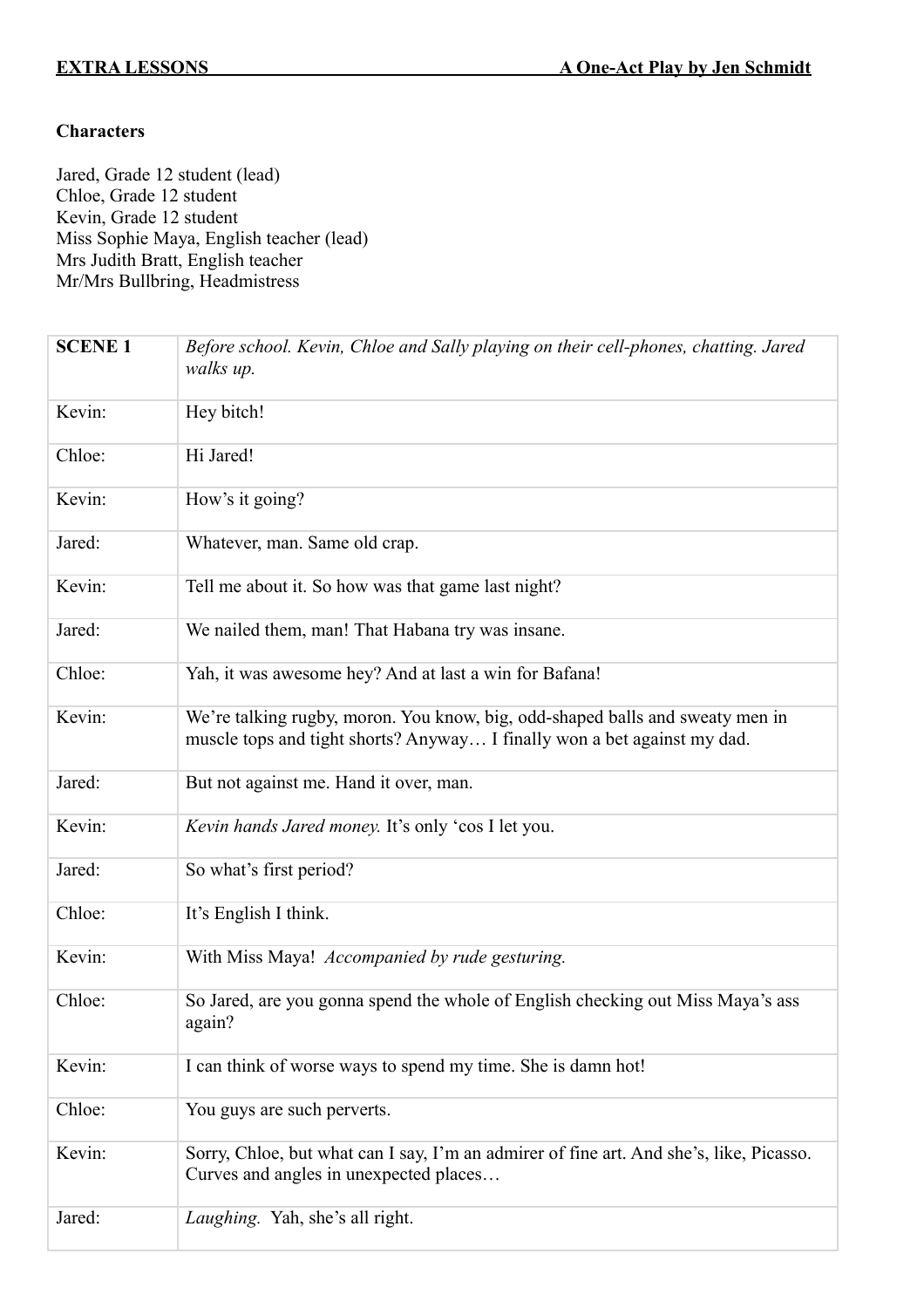| Chloe:         | Don't lie, Jared. You can't keep your eyes off her. In fact, I think you're in love.                                                                                                                                                                                                                            |
|----------------|-----------------------------------------------------------------------------------------------------------------------------------------------------------------------------------------------------------------------------------------------------------------------------------------------------------------|
| Kevin:         | Oh I'm definitely in love! Accompanied by more rude gesturing.                                                                                                                                                                                                                                                  |
| Chloe:         | I bet you sit there dreaming of kissing her lips, getting your hands up her dress                                                                                                                                                                                                                               |
| Kevin:         | Like that could ever happen!                                                                                                                                                                                                                                                                                    |
| Chloe:         | Yah, sorry Jared, but she's totally beyond your magical powers, impressive as they<br>are. She probably thinks you're a wimpy teenager with bad hair and a bad attitude.                                                                                                                                        |
| Jared:         | I could get her if I wanted her. I just don't want her – she's too old anyway.                                                                                                                                                                                                                                  |
| Chloe:         | Really? You could get her? I don't believe you.                                                                                                                                                                                                                                                                 |
| Jared:         | How hard could it be? All chicks want the same thing. You just gotta know how to be<br>what they're looking for.                                                                                                                                                                                                |
| Kevin:         | Buddy, I feel it is my duty, as a friend, to inform you that you are a mere 17 and she is<br>what, like 25? You're good, but you're not that good.                                                                                                                                                              |
| Chloe:         | Wait. I think we're onto something here. What if he really could get her to, I don't<br>know, kiss him or something? It would be pretty epic. In fact, I dare you. I dare you to<br>get Miss Maya to kiss you. And I mean, really kiss you. Chloe and Jared face each<br>other trying to stare each other down. |
| Kevin:         | Okay, okay, kids. Everyone just calm down. Nice dream, great laugh but it ain't gonna<br>happen!                                                                                                                                                                                                                |
| Chloe:         | You've gotta get all up in her face and she has got to kiss you back like she means it.                                                                                                                                                                                                                         |
| Jared:         | And then?                                                                                                                                                                                                                                                                                                       |
| Chloe:         | And then you are "the man". You will be the most legend guy this school has ever<br>seen. Pause. And I'll give you my Blackberry – which you're always trying to steal<br>anyway.                                                                                                                               |
| Kevin:         | And if he flunks out?                                                                                                                                                                                                                                                                                           |
| Chloe:         | He takes me to the Matric Dance (Prom). Kevin laughs. And you take Sally<br>Henderson.                                                                                                                                                                                                                          |
| Kevin:         | What? No way!                                                                                                                                                                                                                                                                                                   |
| Jared:         | It's a deal.                                                                                                                                                                                                                                                                                                    |
|                | Jared and Chloe shake hands and lights fade.                                                                                                                                                                                                                                                                    |
| <b>SCENE 2</b> | Classroom. Miss Maya is invigilating a test. Jared, Kevin and Chloe and are writing.<br>She walks up and down, checks her watch.                                                                                                                                                                                |
| Miss Maya:     | Right. Pens down everyone.                                                                                                                                                                                                                                                                                      |
| Kevin:         | Whispering to Jared. Did she just say 'Pants down'? Laughs.                                                                                                                                                                                                                                                     |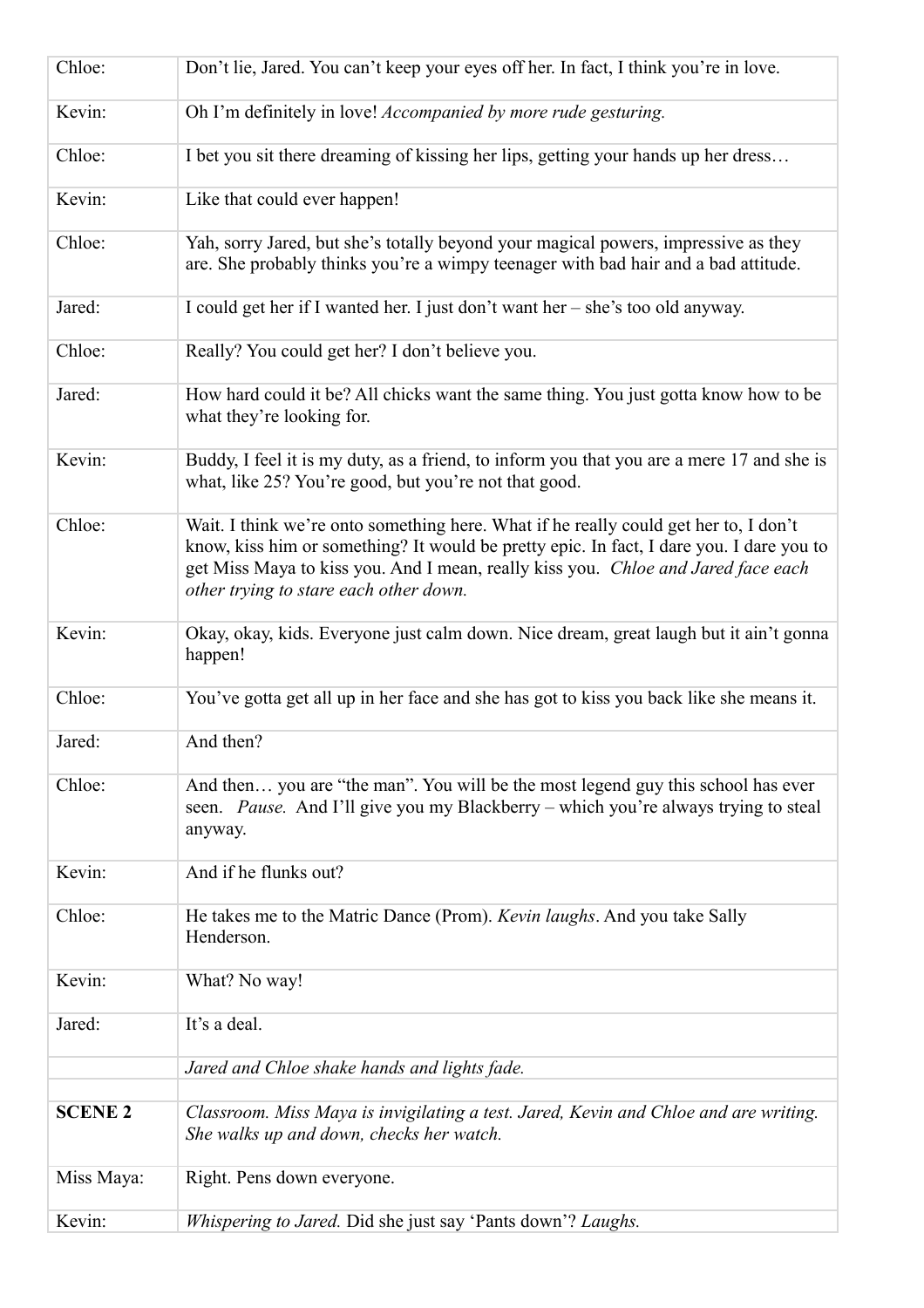| Miss Maya: | Kevin!                                                                                                                                                                                                                       |
|------------|------------------------------------------------------------------------------------------------------------------------------------------------------------------------------------------------------------------------------|
| Kevin:     | Sorry Miss Maya. I was just telling Jared what an awesome test it was!                                                                                                                                                       |
| Miss Maya: | Let's wait until I've marked it, shall we, to decide if it was awesome or not. Bell<br>rings. Class rushes out, handing papers to Mrs M as they go. Jared is last.                                                           |
| Jared:     | Miss Maya?                                                                                                                                                                                                                   |
| Miss Maya: | Getting ready for the next lesson, distracted. Yes, Jared.                                                                                                                                                                   |
| Jared:     | I've been thinking about what you said last week. About planning for varsity.                                                                                                                                                |
| Miss Maya: | Skeptical. You? Plan? I'm speechless.                                                                                                                                                                                        |
| Jared:     | I know what you're thinking. Why would he need to go to varsity? People will just<br>pay him for being generally awesome, cool and insanely good looking.                                                                    |
| Miss Maya: | You're right. That's exactly what I was thinking. It's a watertight plan. Smiles, gives<br>him her full attention for the first time. What's up?                                                                             |
| Jared:     | I found out yesterday that there is no way UCT will accept me based on my marks so<br>far.                                                                                                                                   |
| Miss Maya: | Okay.                                                                                                                                                                                                                        |
| Jared:     | So I need to do really well in Prelims (my final exams) to have any chance.                                                                                                                                                  |
| Miss Maya: | Right.                                                                                                                                                                                                                       |
| Jared:     | And my English mark (grades) is (are) really bad.                                                                                                                                                                            |
| Miss Maya: | Indeed.                                                                                                                                                                                                                      |
| Jared:     | So I was kind of hoping for some extra help. I really don't get all that emo,<br>philosophical poetrystuff.                                                                                                                  |
| Miss Maya: | Smiles. That's a really positive step, Jared. No, really, I'm impressed. So come along<br>with the other Grade 12s to the extra lessons on Wednesdays and we'll take it from<br>there.                                       |
| Jared:     | Ma'am I was kinda hoping to make it a solo affair? Just you and me? I mean, I'm a<br>little embarrassed about doing it in front of the other kids. I've got a reputation to<br>uphold. Laughs nervously.                     |
| Mrs Bratt: | Enters engrossed in the tests she is holding. Can you believe that some of these<br>morons didn't even bother to attempt the multiple choice section? I mean haven't they<br>ever heard of eenie meenie mynie mo? Oh, Sorry. |
| Jared:     | No problem, Mrs B. As he leaves, to Miss Maya. Just think about it, Ma'am. I mean,<br>the future of our country rests in your hands!                                                                                         |
| Miss Maya: | Laughing. Well, since you put it that way I'll think about it. Jared exits. Oh, Judith!                                                                                                                                      |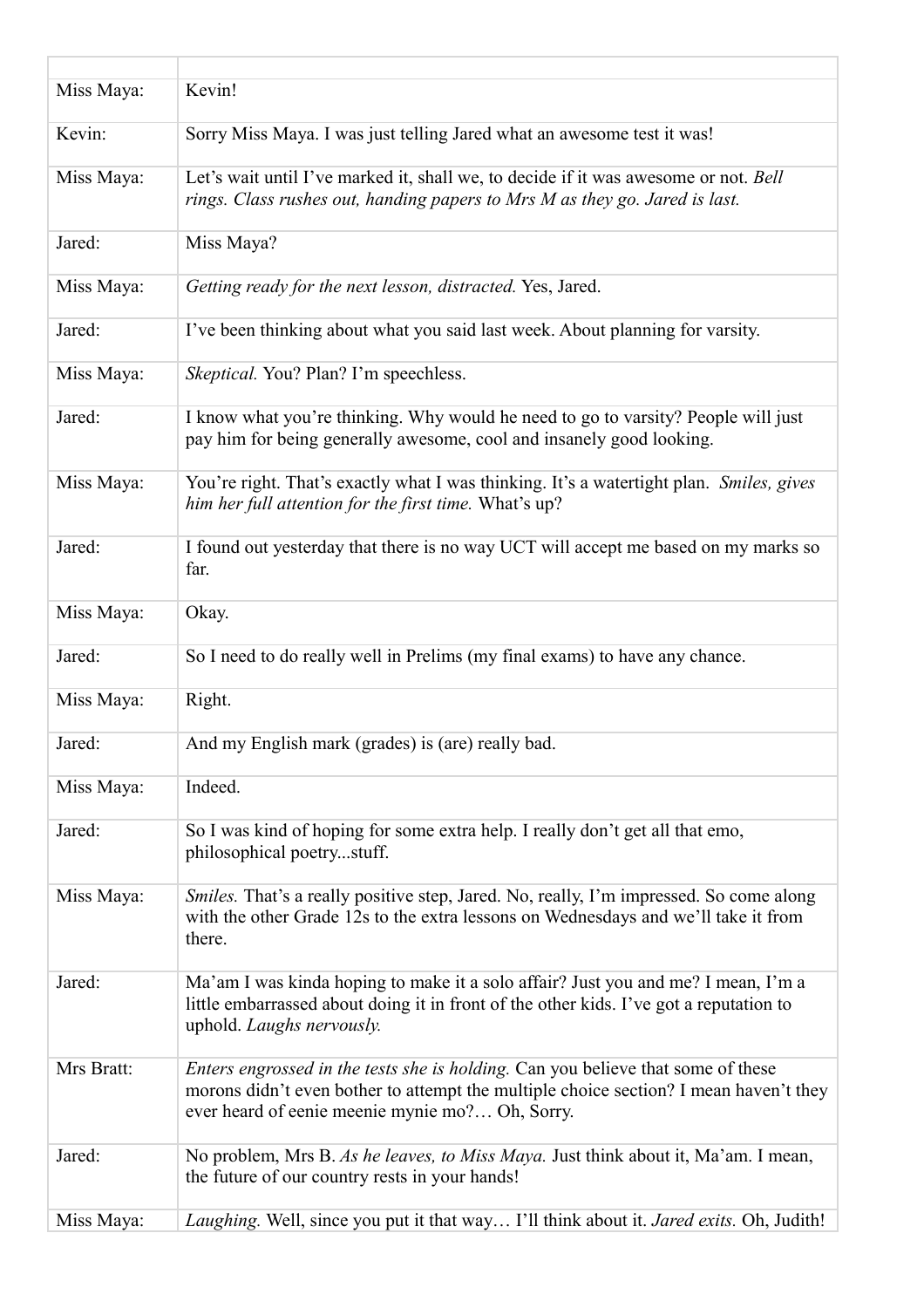|                | Don't look at me like that! Someone's got to give these kids a chance. I'm an idealist<br>what can I say?                                                                                                                                                                                |
|----------------|------------------------------------------------------------------------------------------------------------------------------------------------------------------------------------------------------------------------------------------------------------------------------------------|
| Mrs Bratt:     | Kids like that make a compelling argument for compulsory sterilization. I mean, who<br>allowed his parents to breed?                                                                                                                                                                     |
| Miss Maya:     | Oh, I thought you meant he should be sterilized!                                                                                                                                                                                                                                         |
| Mrs Bratt:     | That too! Who knows how many poor, innocent girls that sack of hormones has<br>already impregnated?                                                                                                                                                                                      |
| Miss Maya:     | The girls aren't always so innocent. Pause. It's funny you should mention<br>impregnation.                                                                                                                                                                                               |
| Mrs Bratt:     | What? You're preg                                                                                                                                                                                                                                                                        |
| Miss Maya:     | Cutting her off. No, not me! Paul's new girlfriend. Apparently they're expecting in<br>September. And they'll be getting married in April before she's showing too much.                                                                                                                 |
| Mrs Bratt:     | What a bastard. Really? It's been, what, 3 months since you broke up?                                                                                                                                                                                                                    |
| Miss Maya:     | Mr and Mrs Paul Isaacs. Aaargh! Why can't I just move on?                                                                                                                                                                                                                                |
| Mrs Bratt:     | Because he parades her around at every staff function and updates his Facebook status<br>like every 5 seconds with, "I have the most perfect woman in the world". Puke in my<br>mouth and swallow. Pause. How about a big fat slice of Red Velvet cake and a super-<br>sized mochaccino? |
| Miss Maya:     | Sure. Comfort eating is definitely the most mature way to deal with this. I'll meet you<br>at your car in 5 minutes.<br>Mrs Bratt exits and Sophie stands still for a moment. She brushes her hair back, takes<br>a deep breath, picks up her bag and leaves. Lights fade.               |
| <b>SCENE 3</b> | Miss Maya and Jared are sitting close to each other at a classroom desk.                                                                                                                                                                                                                 |
| Jared:         | Why didn't Shakespeare just say what he meant? 'Love is not love'? It's like he's<br>trying to confuse us.                                                                                                                                                                               |
| Miss Maya:     | Read the whole line through before you try to make sense of it and think about what<br>each word means.                                                                                                                                                                                  |
| Jared:         | <i>Overly dramatic</i> . 'Love is not love which alters when it alteration finds'                                                                                                                                                                                                        |
| Miss Maya:     | Laughing. Okay, now think of another word for 'alters' and 'alteration'.                                                                                                                                                                                                                 |
| Jared:         | Change?                                                                                                                                                                                                                                                                                  |
| Miss Maya:     | Exactly. So love is not true love if                                                                                                                                                                                                                                                     |
| Jared:         | If it just changes randomly?                                                                                                                                                                                                                                                             |
| Miss Maya:     | Eureka! Pause. Then, as if to herself. If only love were that easy.                                                                                                                                                                                                                      |
| Jared:         | Jared starts to write purposefully and Miss Maya sighs and stares wistfully into<br><i>space</i> . What are you thinking about, ma'am?                                                                                                                                                   |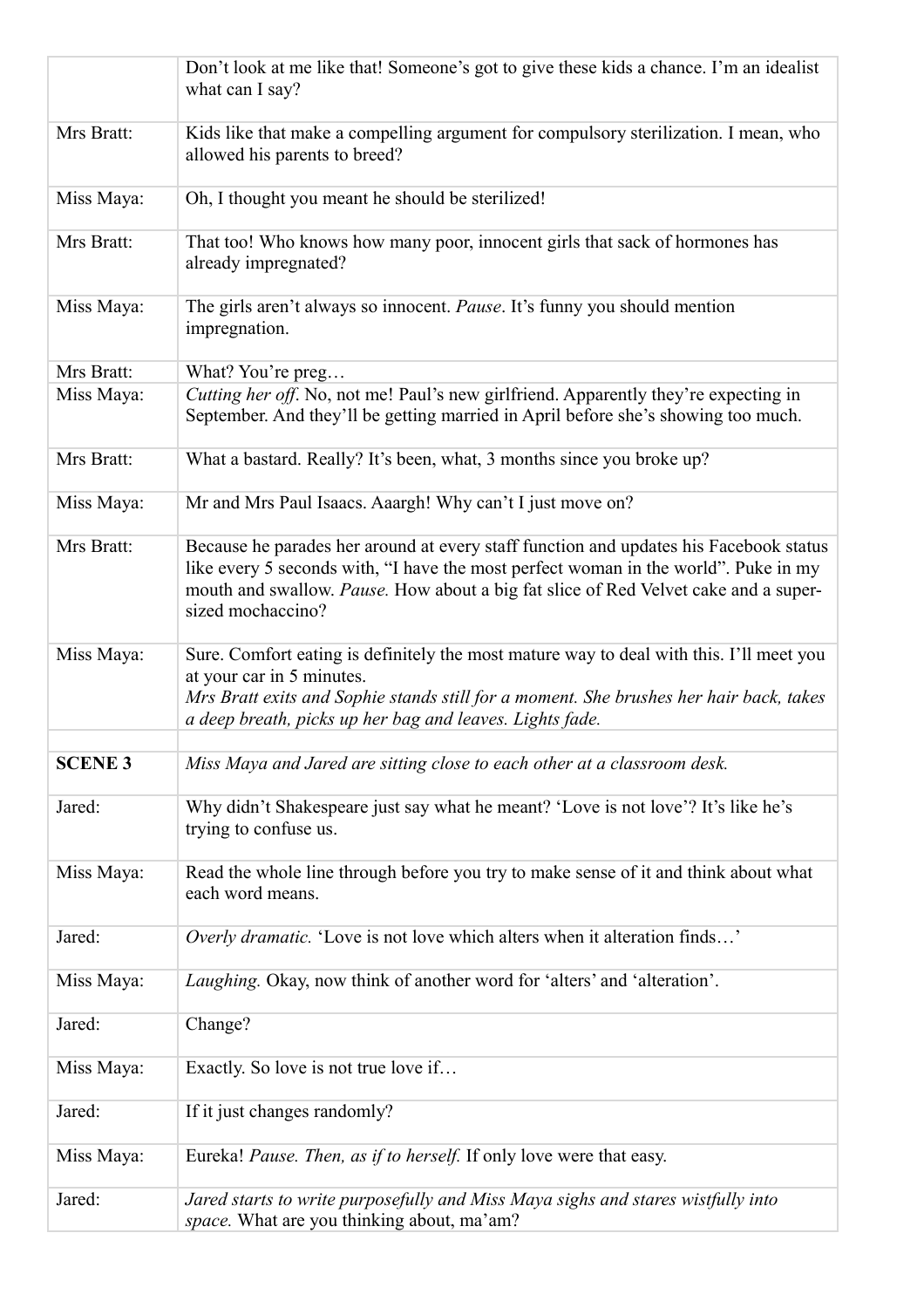| Miss Maya:     | What? Oh, nothing. Poetry has that effect on me.                                                                                                                                                            |
|----------------|-------------------------------------------------------------------------------------------------------------------------------------------------------------------------------------------------------------|
| Jared:         | It's Mr Isaacs isn't it? That guy is such a poser. He thinks he is so cool but he's just<br>an arrogant idiot. Everyone thinks so.                                                                          |
| Miss Maya:     | Yes, wellMay I check your answer yet?                                                                                                                                                                       |
| Jared:         | I'm just saying, to let go of someone as awesome as you? Kind, funnybeautiful.                                                                                                                              |
| Miss Maya:     | They look at each other in silence for a moment before Miss Maya remembers herself.<br>Jared! Inappropriate. Let's focus here.                                                                              |
| Jared:         | I am focused, ma'am. He puts his hand on hers.                                                                                                                                                              |
| Miss Maya:     | <i>Standing quickly.</i> That's very sweet Jared. <i>He stands up, she steps back</i> . I think  I<br>think you should go now. Tries to make light of it. I mean, gee, look at the time.                    |
| Jared:         | Also trying to lighten the mood. Ah, you cut me deep, ma'am, deep! Pause. I just I<br>don't like seeing you so sad, that's all.                                                                             |
| Miss Maya:     | Thank you, Jared, really. Pause. But you can't do something like that again. I I'm<br>your teacher.<br>They stare at each other for just a moment too long.                                                 |
| Jared:         | See you tomorrow? Miss Maya just nods.<br>Jared exits the classroom and meets Kevin just outside.                                                                                                           |
| Kevin:         | So? Making any progress? Jared shrugs, tries to go past him. Come on, man, it's been<br>almost 3 weeks. You're running out of time here and I really don't want to go to the<br>dance with Sally Henderson. |
| Jared:         | Trying to Laugh it off. Don't worry, pal, I've got this. Kevin seems unconvinced. The<br>magic is working $-$ you just can't rush these things.                                                             |
| Kevin:         | I swear, dude, don't leave me hanging here. Very few things in life scare me, but a<br>whole night with Sally Henderson? That's raw terror, man, terror.<br>Lights fade.                                    |
| Jared          | I won't let you down, Bro.                                                                                                                                                                                  |
| <b>SCENE 4</b> | Miss Maya sits at her desk reading something. She chucks it down and slumps back in<br>her chair, defeated, as Jared walks in.                                                                              |
| Jared:         | Miss Maya? Am I too early?                                                                                                                                                                                  |
| Miss Maya:     | Startled, wiping eyes. Oh, Jared. Sorry, not at all. How can I help you?                                                                                                                                    |
| Jared:         | I wanted to apologise for my behaviour yesterday Your mascara is like all over.                                                                                                                             |
| Miss Maya:     | Ohsorry, excuse me. Starts looking for a tissue.                                                                                                                                                            |
| Jared:         | What's wrong ma'am?                                                                                                                                                                                         |